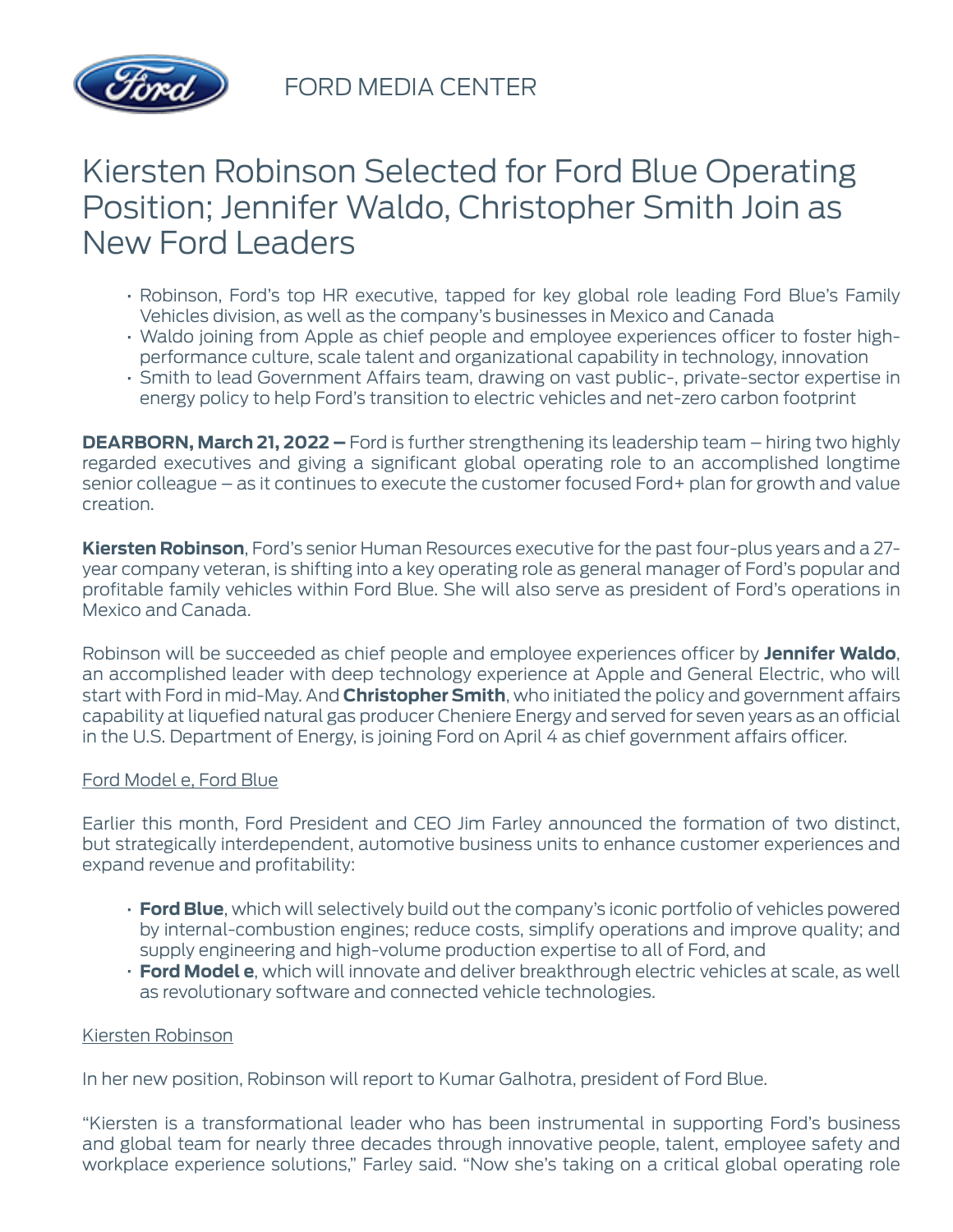within Ford Blue as president of Mexico and Canada, as well as leading our Family Vehicles product line that includes the popular Ford Explorer, Expedition and Everest."

Robinson joined the company in 1995 as a labor relations representative in Australia, her home country. A series of Ford HR leadership assignments in Asia Pacific and Europe preceded a move to the company's headquarters in Dearborn in 2002.

She was made head of Human Resources for Asia Pacific and Africa in 2010, before being appointed HR lead for the Americas 2016, with responsibility for global markets added in early 2017. Robinson was named chief human resources officer in 2018, and to her present role in 2020.

#### Jennifer Waldo

Waldo, who will report to Farley, has been leading change in organizations for more than 20 years, the past 10 in California's Silicon Valley. At Apple, she led the team supporting all nonretail peoplerelated functions, including software, hardware, services, design and marketing, as well as the global mobility and talent development teams.

"Jen has incredible experience and a track record of helping companies across different industries build talent and culture to support innovation and growth," Farley said. "She will be an invaluable addition as we build a diverse, high-performance team to deliver the Ford+ plan."

Prior to Apple, Waldo spent a combined 17 years with two GE business units. At GE Digital, which delivers software and industrial Internet of Things services to industrial companies, she led the hiring and building of software talent capabilities across GE's industrial businesses. Earlier, Waldo was with GE Aviation, starting in several plant HR roles and eventually managing global HR for sales and the avionics business. She later led organization and talent development, including inclusion and diversity, recruiting, and executive development, across the enterprise.

Joining Ford will be a homecoming for Waldo, a Michigan native. She holds a bachelor's degree in Political Theory from James Madison College at Michigan State University and a master's degree in Human Resources and Labor Relations, also from MSU.

# Christopher Smith

Smith will add to Ford's policy capabilities as the company carries out priorities in the U.S. and around the globe – in rapidly evolving areas such as connectivity, electric vehicles and digital services, and in ways that benefit customers, society and the environment. He succeeds Mitch Bainwol, who retired from Ford at the end of 2021, and will report to Steven Croley, Ford's chief policy officer and general counsel.

"Chris has devoted his career to shaping progressive energy policy and driving toward a more sustainable future," Croley said. "He brings tremendous passion and expertise to Ford as we shape the future of transportation."

For the past four-plus years, Smith was senior vice president, Policy, Government and Public Affairs, at Cheniere Energy, the world's second-largest liquefied natural gas operator. While there, Smith led the incorporation of climate principles into Cheniere's business model and influenced a modernization of federal regulations.

During the Obama Administration, Smith served as an official at the Department of Energy, ultimately as assistant secretary for fossil energy. In that role, he oversaw policy, international engagement, and research and development programs. Earlier in his career, Smith held managerial